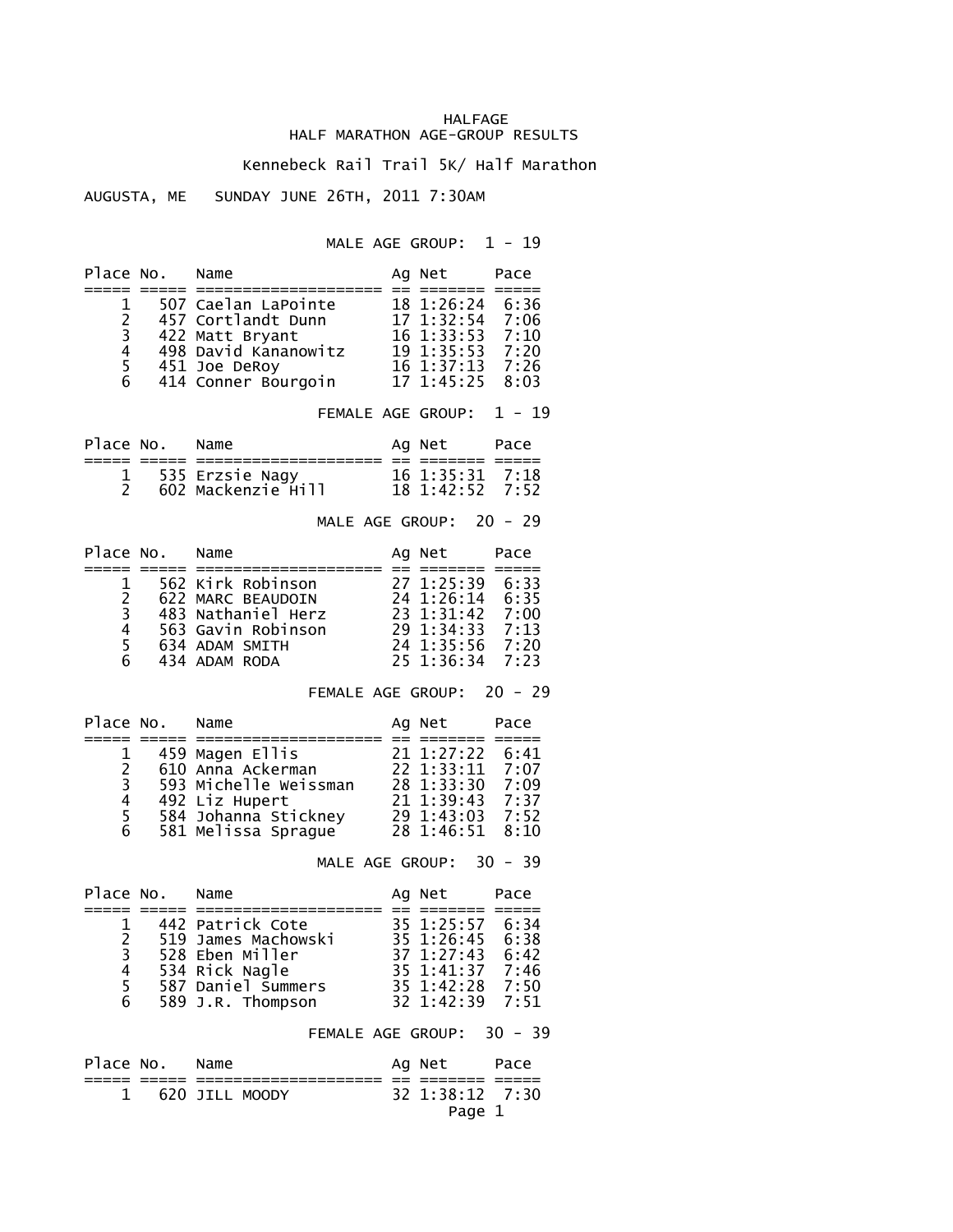|              |                       | HALFAGE               |
|--------------|-----------------------|-----------------------|
|              | 574 Megan Schoen      | 35 1:42:28 7:50       |
| $\mathbf{3}$ | 592 Jessica Viselli   | $35 \t1:47:34 \t8:13$ |
| 4            | 627 BETH ANDERSON     | 37 1:47:53<br>8:15    |
| 5.           | 518 Audrey Machowski  | 8:20<br>35 1:49:04    |
| 6            | 412 Jennifer Boudreau | 34 1:49:09<br>8:20    |

MALE AGE GROUP: 40 - 49

| Place No.     | Name                | Ag Net     | Pace |
|---------------|---------------------|------------|------|
|               |                     |            |      |
|               | 636 DAVID DREW      | 46 1:22:44 | 6:19 |
| $\mathcal{L}$ | 619 GREG GOODHUE    | 46 1:24:37 | 6:28 |
| 3             | 604 Kevin McDonough | 48 1:27:07 | 6:40 |
| 4             | 478 Donn Harriman   | 46 1:27:35 | 6:42 |
| 5.            | 612 Mark Wanner     | 45 1:28:36 | 6:46 |
| 6             | 485 William Hill    | 49 1:30:10 | 6:53 |

FEMALE AGE GROUP: 40 - 49

| Place No. | Name                                | Ag Net          | Pace |
|-----------|-------------------------------------|-----------------|------|
|           |                                     |                 |      |
| 1         | 541 Amy Oliver                      | 40 1:30:58      | 6:57 |
| 2         | 443 Tracey Cote                     | 40 1:36:46 7:24 |      |
| 3         | 409 Mindy Bolton                    | 40 1:37:07      | 7:25 |
| 4         | 474 Martha Hallisey-Swif 42 1:38:08 |                 | 7:30 |
| 5.        | 517 Ellie Lutryzkowski              | 44 1:39:19      | 7:35 |
| 6         | 597 Theresa Withee                  | 44 1:40:16      | 7:40 |

MALE AGE GROUP: 50 - 59

| Place No. | Name                 | Ag Net          | Pace |
|-----------|----------------------|-----------------|------|
|           |                      |                 |      |
|           | 575 Erik Seastead    | 54 1:35:50 7:19 |      |
| 2         | 475 Ronald Haney     | 54 1:39:32 7:36 |      |
| 3         | 555 Jeffrey Preble   | 57 1:41:42      | 7:46 |
| 4         | 561 Scott Robichaud  | 52 1:44:45      | 8:00 |
| 5.        | 460 Donald Ellis Sr. | 53 1:48:47      | 8:19 |
| 6         | 497 Paul Josephson   | 57 1:51:49      | 8:33 |

FEMALE AGE GROUP: 50 - 59

| Place No. | Name                | Ag Net          | Pace |
|-----------|---------------------|-----------------|------|
|           |                     |                 |      |
|           | 520 Carol Manley    | 57 1:43:25 7:54 |      |
|           | 588 Liz Sylvester   | 50 2:07:57      | 9:47 |
|           | 606 Kathleen Sikora | 56 2:09:58 9:56 |      |

MALE AGE GROUP: 60 - 69

| Place No. | Name                                                                               | Ag Net                             | Pace |
|-----------|------------------------------------------------------------------------------------|------------------------------------|------|
|           |                                                                                    |                                    |      |
|           | 1 530 Stephen Moriaty<br>496 C. Douglas Johnstone 62 1:43:17<br>526 Robert MCGuire | 61 1:35:17 7:17<br>62 2:05:28 9:35 | 7:53 |

FEMALE AGE GROUP: 60 - 69

| Place No. Name |                   | Ag Net             | Pace |
|----------------|-------------------|--------------------|------|
|                | 1 523 Lois Martin | $60$ 2:15:11 10:20 |      |

MALE AGE GROUP: 70 - 99